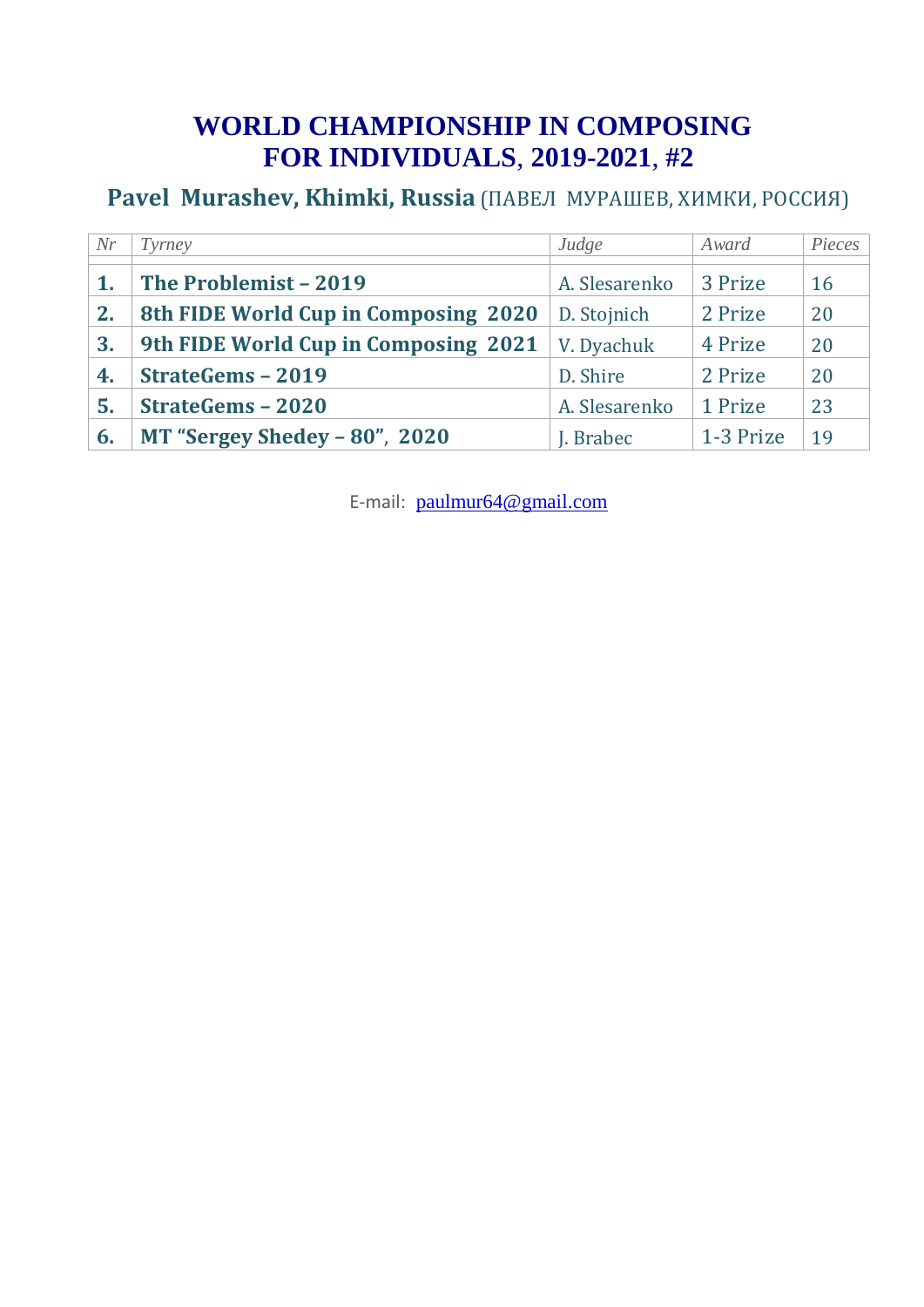**Pavel Murashev**, **Khimki**, **Russia** (ПАВЕЛ МУРАШЕВ, ХИМКИ, РОССИЯ) **The Problemist – 2019** (judge: A.Slesarenko) **3 Prize**



#2vvvv C+ 10+6

## WORLD CHAMPIONSHIP IN COMPOSING FOR INDIVIDUALS 2019-2021, #2 **Nr 1**

-----------------------------------------------------------------------------------------------

**1. Qd5? – 2.e5**#  **1... Rd8 2.Q:h5**#  **1... B:g1!** (**a**) **1. Qg5? – 2.Se5**# (**A**)  **1... B:g1** (**a**) **2.Qg3**# (1... B:f4 2.Q:f4#) **1... S:d3!** (**b**) **1. Sd5?** (**B**) **– 2.Rf2**# [2.Se5?]  **1... B:g1** (**a**) **2.Se5**# (**A**)[2.Qf5?]  **1... S:d3** (**b**) **2.Q:d3**#

**1... Bg3!**

- **1. Qb2? – 2.Qf2**#
	- **1... B:g1** (**a**) **2.Rg3**#
		- **1... S:d3** (**b**) **2.Qe2**# (1... Bg3 2.R:g3#) **1... Sc2!**
- **1. Qf5! – 2.Se5**# (**A**)
	- **1... B:g1** (**a**) **2.Sd5**# (**B**)
	- **1... S:d3** (**b**) **2.R:d3**#
	- **1... Re8 2.Q:h5**#
- *Syenhtesis of the themes: Zagoruiko 1+2+2+2 and Erokhin (+ anti-Salazar – very rare synthesis in a light position) with Dombrovskis effect*

----------------------------------------------------------------------------------------------------------------------------------------------

----------------------------------------------------------------------------------------------------------------------------------------------

- *● 2 refutations transform in variants of play 3x1 (Kharkov II theme)*
- *● Two pairs of threats (e5, f2) and two pairs of (g3, d3) on one square with different pieces.* ----------------------------------------------------------------------------------------------------------------------------------------------
	- *● Синтез тем: Загоруйко 1+2+2+2 и Ерохина (+ анти-Салазар – очень редкий синтез в лёгкой позиции) с эффектом Домбровскиса*
	- *2 опровержения трансформируются в варианты игры с переменой 3х1 (тема Харьковская II)*
	- *● 2 пары угроз (e5, f2) и 2 пары матов (g3, d3) на 1 поле разными фигурами.*

---------------------------------------------------------------------------------------------------------------------------------------------- **7r/8/6N1/1Q5p/3RPN1P/3P1k1K/6Rb/n1n3B1** (The ProblemistT, 2019, No 5, C11773)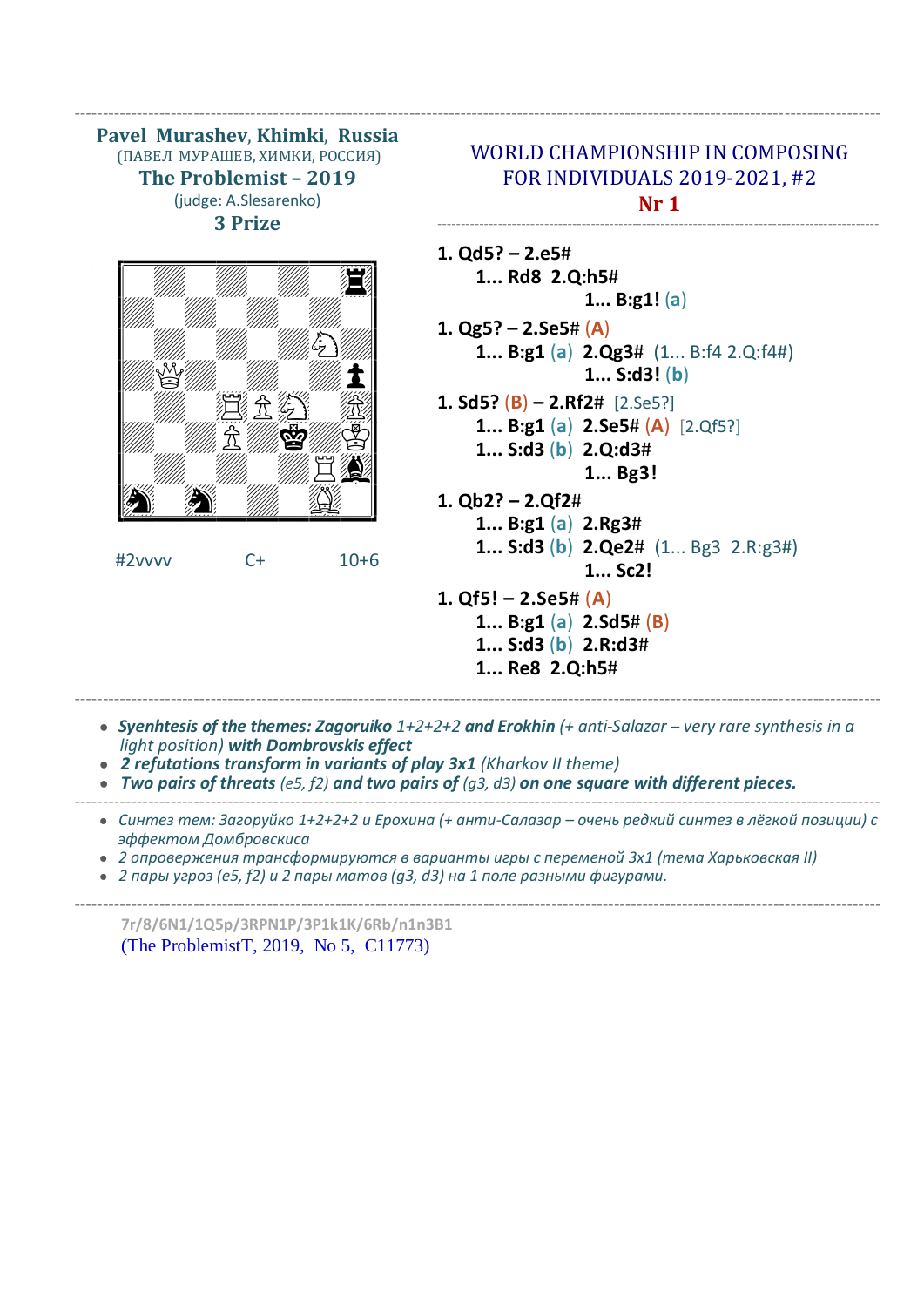#### ---------------------------------------------------------------------------------------------------------------------------------- **Pavel Murashev**, **Khimki**, **Russia** (ПАВЕЛ МУРАШЕВ, ХИМКИ, РОССИЯ) **8th FIDEWorldCupinComposing2020** (judge: D.Stojnic) **2 Prize**



#2\*vvv C+ 10+10

### WORLD CHAMPIONSHIP IN COMPOSING FOR INDIVIDUALS 2019-2021, #2 **Nr 2**

--------------------------------------------------------------------------------------------------

- **–** *Zagoruiko 1(2)+2+2+2 + reciprocal change of mates in synthesis with transferred mates 3x1 (A) + selfpinning (x3).*
- **–** *Levman-Barulin + paradox by secondary threats (aA), Royal Schiffmann – in solution.*
- **–** *Battery play choice, battery double play (x2).*
- **–** *3 сhanged mates, 2 cnanged move-function of the white pieces – in solution.*
- *Additionally: the change of defensive motives to the defenses of black.* **–** *4 change of protective motives to 1... Se3:*
	- *Set play - line closing, 1,2 try - direct defense, 3 try - battery line monitoring, 4 try - Levman-Barulin.*
	- **–** *4 change of protective motives to 1... Ke2: 1 - direct defense, 2 - acceso al free square, 3 - battery destruction, 4 - Royal Schiffmann.*

#### \***1... B:f4** (**a**) **2.Qg4**# \***1... Sc~ 2.S:d4**# (**B**), **1... Se3!** (**b**) **1. Q:d4? – 2.Q:d1**#  **1... S:d4 2.S:d4**# (**B**) **1... Se3** (**b**) **2.Q:e3**#  **1... Ke2** (**c**) **2.Qe3**# - selfpinning **1... Be2 2.Sd2**# (**X**), **1... Sd3! 1. Sf6? – 2.Bg4**# (**Y**)  **1... Se3** (**b**) **2.Be4**# (1... B:f6 2.Qg4#)  **1... Ke2** (**c**) **2.S:d4**# (**B**) - selfpinning, **1... R:h4! 1. Qb7? – 2.Sc3**#  **1... Se3** (**b**) **2.S4:g5**# (**C**)  **1... Ke2** (**c**) **2.S:g3**# - battery double, **1... Rh7! 1. Qe5! – 2.Sd2**# (**X**) - valve  **1... B:f4** (**a**) **2.Bg4**# (**Y**)  **1... Se3** (**b**) **2.S:d4**# (**B**) – *Levman-Barulin [2.Sd2+? Ke2!] + paradox by secondary threat*  **1... Ke2** (**c**) **2.S4:g5**# (**C**) – *Royal Schiffmann [2.Sd2+? Se3!]*, selfpinning, battery double ---------------------------------------------------------------------------------------------------------------------------------- *● Загоруйко 1(2)+2+2+2+ чередование матов в синтезе c переменой защиты 3x1 (A) на фоне самосвязыывания (х3) ● Левман - Барулин + вторичный парадокс угрозы (aA), королевский Шифман – в решении ● Выбор батарейной игры, дважды игра удвоенной батареи ● Перемена 3-х матов, перемена 2-х функций ходов белых - в решении Дополнительно: перемена тактичесих мотивов на защиты чёрных – Четырежды перемена защитных мотивов на 1... Se3:*

----------------------------------------------------------------------------------------------------------------------------------

- *Иллюзорная игра - перекрытие, 1,2 л.с. - прямая защита, 3 л.с. - контроль линии батареи, 4 л.с. - Левман-Барулин – Четырежды перемена защитных мотивов на 1... Ke2:*
- *1 - прямая защита, 2 - получение свободного поля, 3 - уход от батарейного мата, 4 - королевский Шифман.* ----------------------------------------------------------------------------------------------------------------------------------

**6R1/6Q1/4N3/5Bbr/1p1pNP1P/5kp1/R1n3p1/2Bbn1K1**

<https://www.wfcc.ch/wp-content/uploads/A-8FIDECUP-Preliminary.pdf>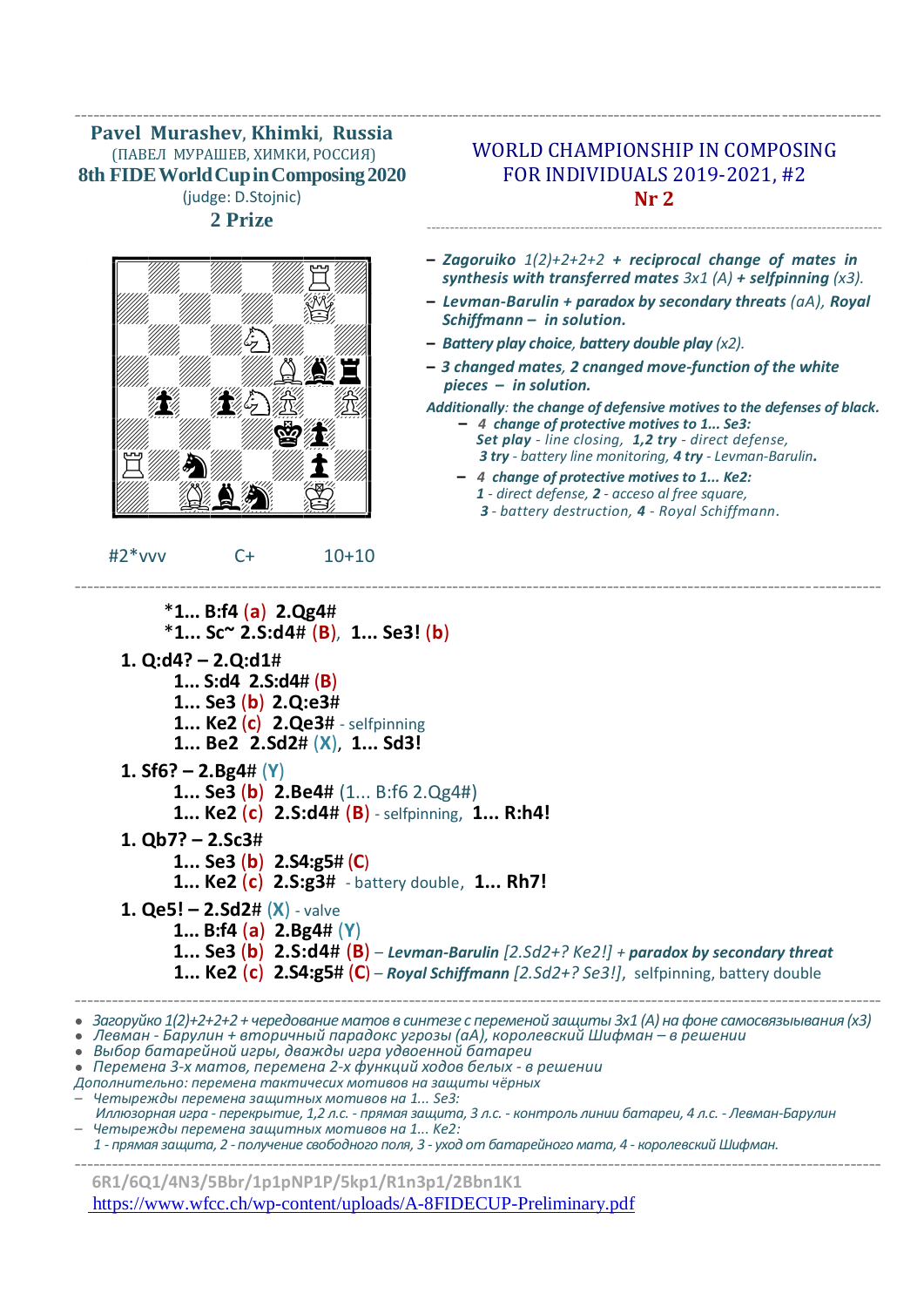**Pavel Murashev**, **Khimki**, **Russia** (ПАВЕЛ МУРАШЕВ, ХИМКИ, РОССИЯ) **9th FIDEWorldCupinComposing2021** (judge: V.Dyachuk) **4 Prize**



### #2\*vvv C+ 10+10

## WORLD CHAMPIONSHIP IN COMPOSING FOR INDIVIDUALS 2019-2021, #2 **Nr 3**

-------------------------------------------------------------------------------------------------

\***1... f3 2.R:e3**# (**A**) \***1... Q:g7** (**a**) **2.Q:d6**#

----------------------------------------------------------------------------------------------------------------------------------------------

- **1. S:f4? – 2.R:e3**# (**A**)[2.Sd3+? K:d4!] **1... S:d4** (**b**) **2.Sd3**#  **1... K:d4 2.Rc4**# (**X**)  **1... Qf7** [1... Q:g7?] **2.Q:d6**#, **1... c:d4!**
- **1. R:f4? – 2.R:c5**# (**B**) [2.R:e3+? Kd5!] **1... Sd4** (**b**) **2.R:e3**# (**A**)  **1... Kd5 2.Rd3**# (**Y**) - selfpinning (1... d5 2.R:e3#)  **1... Q:g7** (**a**) [1... Qf7?] **2.Q:f5**# (**Z**) [2.Q:d6?], **1... c4!**
- **1. Rd1!? – 2.R:e3**# (**A**)  **1... Ke4 2.Rc4**#, **1... Sd4!** (**b**)
- **1. R:d6! – 2.R:e3**# (**A**) [2.Rc5+? Ke4!]
	- **1... Sd4** (**b**) **2.Rc5**# (**B**)
	- **1... Ke4 2.Rc4**# (**X**) selfpinning
	- **1... Se7 2.Rd3**# (**Y**) **1... Q:d6** [1...Q:g7/f7?] **2.Q:f5**# (**Z**)
- **•** Changed mates 3x1 + different flight-giving key 3x1 + duel of the Queens 3x1 (wiht black and white dual  *avoidance)*

---------------------------------------------------------------------------------------------------------------------------------------------

- *● Battery play сhoice, Sushkov (with a return to the mates of variants), Le Grand (come-and-go effect) and Shedey themes, Dombrovskis effect + Dombrovskis paradox*
- *Three-phase сhoice of first move, half-battery (battery play x7)*
- *● Changed 2 mates, transferred 3 mates (Rukhlis)*
- *On one square with different pieces: first move (f4) + mates (d3), defenses (d4, d5) and refutation (d4)*
- *● All white pieces are required in all phases.*
- --------------------------------------------------------------------------------------------------------------------------------------------- *● Простая перемена матов 3х1 + отдача 3-х разных полей ч. королю + трижды дуэль ферзей (с черными и белыми антидуалями)*
	- *● Выбор батарейной игры с темами Сушкова (с возвратом в маты вариантов), Ле Гранда (c эффектом ушёл-пришёл) и Шедея, эффект Домбровскиса + парадокс Домбровскиса*
	- *● Трёхфазный выбор вступительного хода, полубатарея (батарейная игра х7)*
	- *● Перемена 2-х матов и 3-х защит (по Рухлису)*
	- *● На 1 поле разными фигурами: вступления (f4) + маты (d3), защиты (d4, d5) и опровержения (d4)*
	- *● Все фигуры необходимы во всех фазах.*

---------------------------------------------------------------------------------------------------------------------------------------------

**B4Q2/6Np/2np2q1/2p1kp2/3R1p2/1PR1p1p1/4N1P1/B1K5** https://www.wfcc.ch/wp-content/uploads/A-9FIDECUP-fin.pdf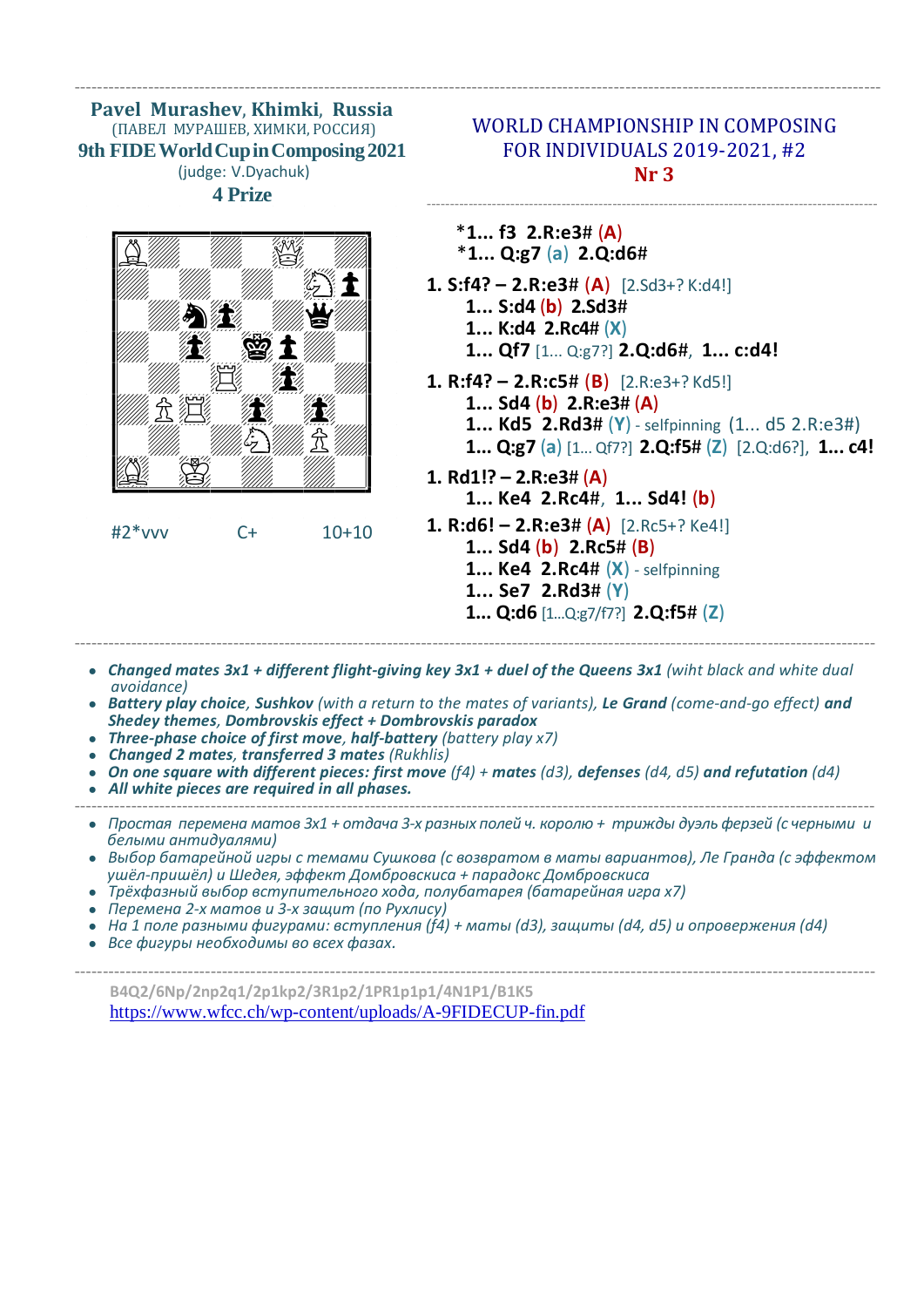**Pavel Murashev**, **Khimki**, **Russia** (ПАВЕЛ МУРАШЕВ, ХИМКИ, РОССИЯ) **StrateGems - 2019** (judge: D.Shire) **2 Prize** (version)



#2vvv C+ 11+9

## WORLD CHAMPIONSHIP IN COMPOSING FOR INDIVIDUALS 2019-2021, #2 **Nr 4**

---------------------------------------------------------------------------------------------

**Destruction battery S-Q - x2**

----------------------------------------------------------------------------------------------------------------------------------------------

- **1. Qb7? – 2.Qd5**#  **1... f:e4** (**a**) **2.Q:e4**#  **1... B:c4** (**b**) **2.S:f5**# (**A**)  **1... Sc6!**
- **1. Q:f7? – 2.Qd5**#
	- **1... f:e4** (**a**) **2.Sf5**# (**A**)  **1... B:c4** (**b**) **2.Q:c4**#
		- **1... Bh5!**
- **Flight giving key - x2**
	- **1. Sd2? – 2.Sb3**# [2.Sf5, Sb7(~)??]
		- **1... f:e4** (**a**) **2.S6:e4**# battery S-Q
			- **1... Bc4** (**b**) **2.Sf3**#
			- (1... Kc3 2.Sf3# [2.Sb3+? Kb2, K:c2!])
				- **1... c4!** [2.Rd5, Q:a7??]
	- **1. R:c5! – 2.Rd5**#
		- **1... f:e4** (**a**) **2.Sb7**# battery S-Q  **1... B:c4** (**b**) **2.R:c4**#
		- **1... K:c5 2.Q:a7**#

- *● Choice of play (no set play)*
- *● Two play systems:*
	- *1) Phases 1,2 Destruction battery S-Q, Bikos theme, transferred mate.*
	- *2) Phases 3,4 Flight giving key, battery play S-Q*
		- *(+ creation and playing 1 more battery in a try).*
- *● Zagoruiko 4x2.*
- ---------------------------------------------------------------------------------------------------------------------------------------------- *● Выбор игры (нет иллюзорной игры)* 
	- *● Две системы игры:*
		- *1) Фазы 1,2 Разрушение батареи S-Q, тема Бикоса, перемена защиты.*
		- *2) Фазы 3,4 Отдача свободныых полей чёрному королю, батарейная игра S-Q (+ построение и игра еще 1 батареи в ложном следе).*

----------------------------------------------------------------------------------------------------------------------------------------------

----------------------------------------------------------------------------------------------------------------------------------------------

*● Загоруйко 4x2.*

**4K3/n2Q1p2/p2N4/PRp1pp2/B1NkP3/8/2P1bP2/b3B3** http://www.strategems.net/v14/award/2019/M2.pdf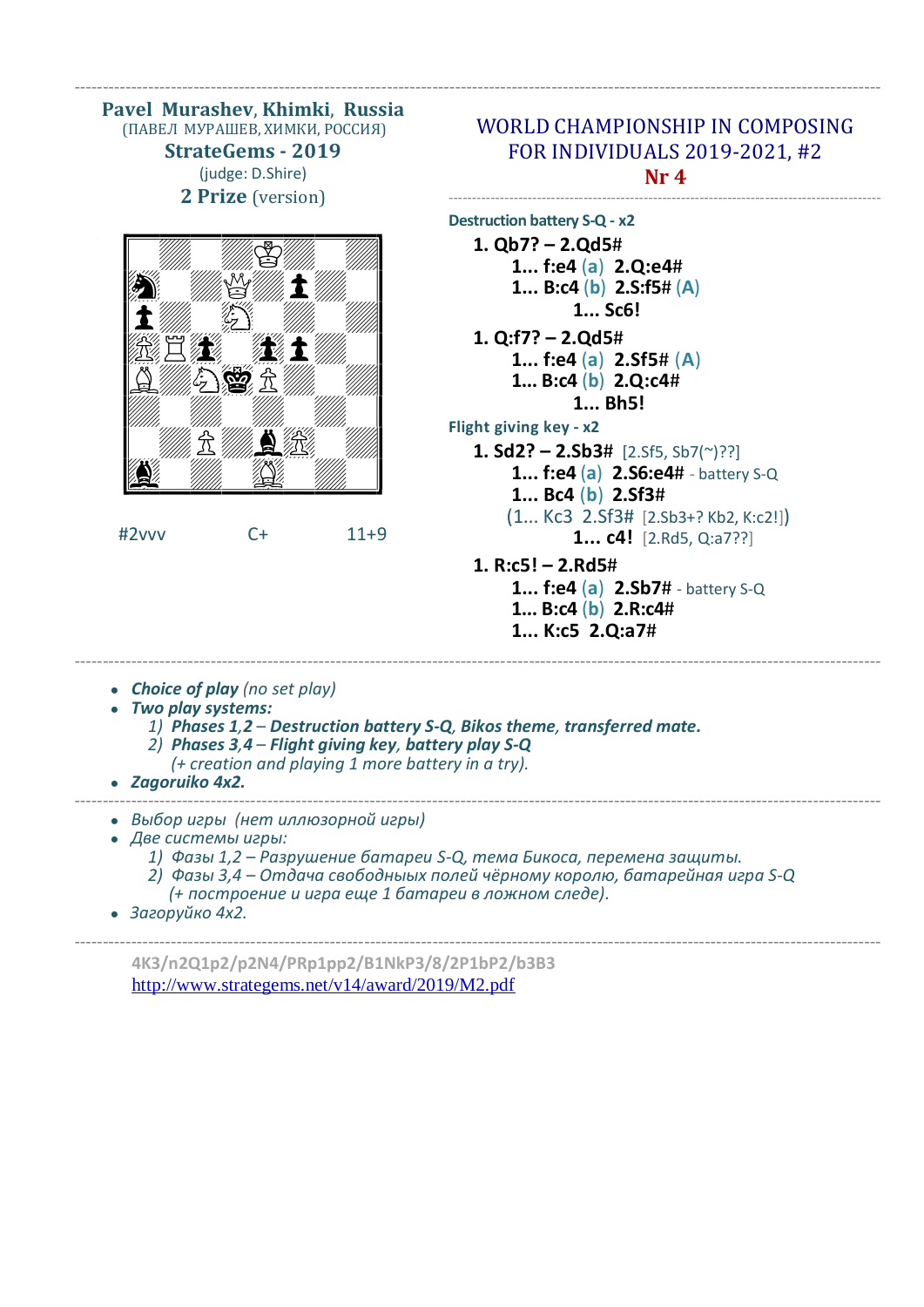**Pavel Murashev**, **Khimki**, **Russia** (ПАВЕЛ МУРАШЕВ, ХИМКИ, РОССИЯ) **StrateGems – 2020** (judge: A.Slesarenko) **1 Prize**  $\overbrace{ \qquad \qquad }$ NOpOPOPOPQ NAMA RUMA 1992  $\blacksquare$  $\mathbb{Z}$  is  $\mathbb{Z} \otimes \mathbb{Z}$  if  $\mathbb{Z}$ NORO WARD New York Hotel Contract of the Contract of the Contract of the Contract of the Contract of the Contract of the  $\blacksquare$ NPOZOPU KORUMUZIKO U RSSSSSSSST #2vvv C+ 11+12 WORLD CHAMPIONSHIP IN COMPOSING FOR INDIVIDUALS 2019-2021, #2 **Nr 5** ---------------------------------------------------------------------------------------------------- **1. Re1? – 2.Q:c3**# (**A**), but **1... f4!** (**a**) - unpinning [1... Sf4?] **1. B:f5? – 2.Sd3**# (**B**), but **1... Sf4!** (**b**) - unpinning [1...f4?]  **1... S:f5+ 2.R:f5**# (**C**)  **1... b:c4 2.Q:b8**# **1. c:b5? – 2.Sd3**# (**B**), but **1... Bd6! 1... f4** (**a**) **2.Qe4**#  **1... Sf4** (**b**) **2.Qd4**# **1. Rf3! – 2.Re3**#  **1... f4** (**a**) **2.Sd3**# (**B**), *but Ventura* - 2... Q:d3?  **1... Sf4** (**b**) **2.Q:c3**# (**A**), *but Ventura* - 2... Q:c3?  **1... S:g4 2.R:f5**# (**C**) ---------------------------------------------------------------------------------------------------------------------------------------------- *● Hannelius theme (with the threats on one square) in synthesis with Ventira theme (anticipatory line closing of unpinning the black piece, which is used by white on the matting move), with changed mates on thematic defenses (for the first time) and Dombrivskis effect. Transferred mate witht check provocation.* ---------------------------------------------------------------------------------------------------------------------------------------------- *● Тема Ханнелиуса (с защитами на 1 поле) в синтезе с темой Вентуры (предварительное перекрытие*

----------------------------------------------------------------------------------------------------------------------------------------------

*развязываемой черной фигуры, что используется белыми на матующем ходу), с переменой матов на тематические защиты (впервые) и эффектом Домбровкиса. Перемена защиты с провокацией шаха.*

----------------------------------------------------------------------------------------------------------------------------------------------

**1b6/3R2KB/4N2n/1pNPkp2/1QP3Pp/2p3q1/2p1n2B/2rb1R2** http://www.strategems.net/v14/award/2020/M2.pdf